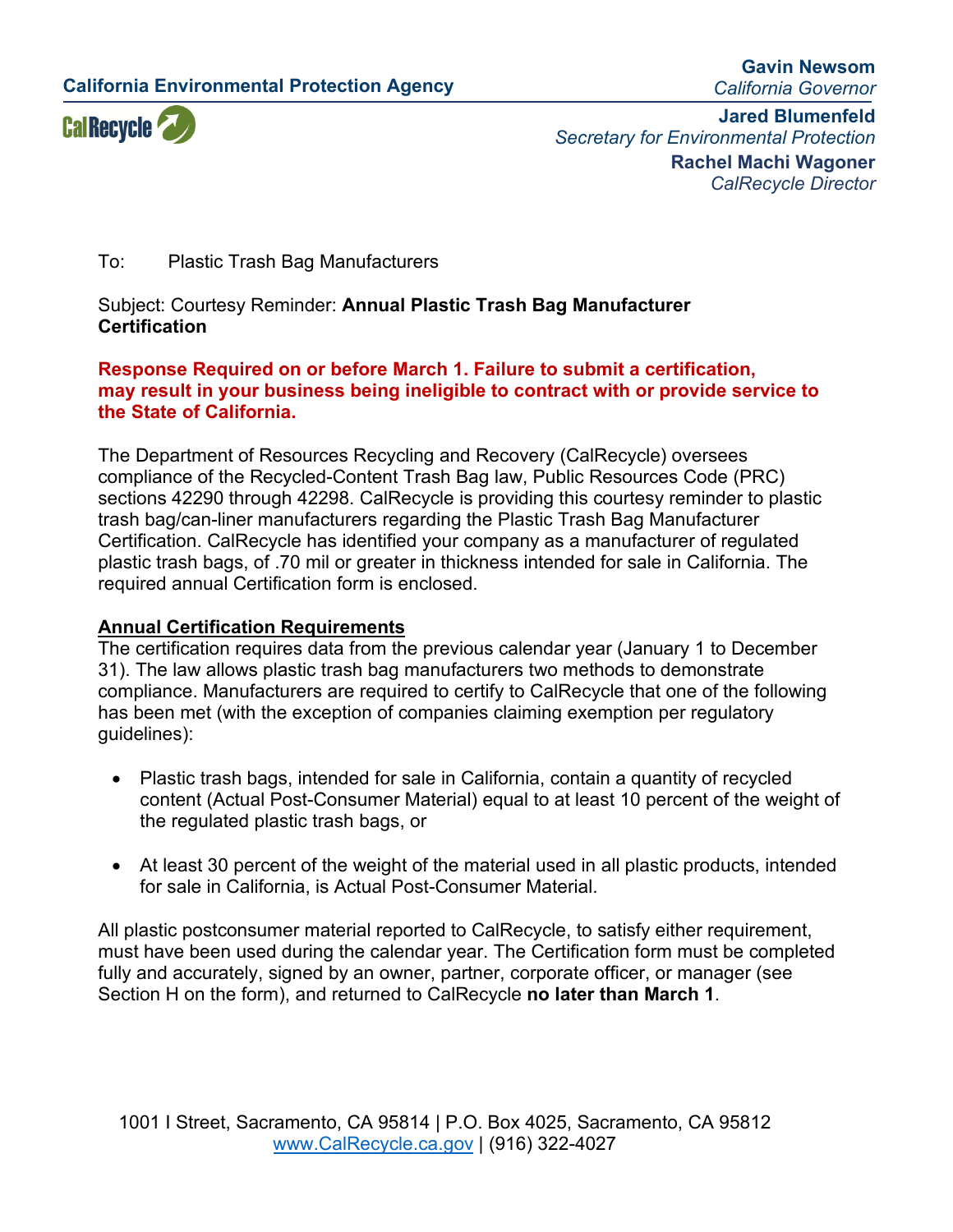# **Certification Form Submittals**

The Certification form may be submitted via mail, email, or fax to the following:

**Mail:** Department of Resources Recycling and Recovery (CalRecycle) Waste Permitting, Compliance and Mitigation Division Attn: Plastic Trash Bag Certification Program, MS 10A-17 1001 I Street, P.O. Box 4025 Sacramento, CA 95812-4025 **Email**: [PlasticBag@CalRecycle.ca.gov](mailto:PlasticBag@CalRecycle.ca.gov) **Fax**: (916) 319-7694

### **Non-Compliance**

Nonsubmittal and Certification forms submitted late will result in a determination of noncompliance with the Plastic Trash Bag law for the compliance year. Additionally, incomplete or inaccurate Certifications may result in a determination non-compliance. CalRecycle publishes lists of non-complaint and compliant manufacturers for each compliance year cycle*.* These lists are transmitted to the Department of General Services as well as state and local procurement officers. If your company is non-compliant with any of the requirements, your company will be ineligible for the award of any state contract or subcontract, or for the renewal, extension or modification of an existing contract or subcontract with the State of California for the provision of any goods or services. Your company will remain ineligible until it submits a timely, complete, and accurate certification to CalRecycle for the next reporting cycle.

### **Statute and Regulations**

The laws governing the Program can be found in PRC sections 42290 through 42298 and Title 14 California Code of Regulations (14 CCR) sections 17975 through 17985. CalRecycle has the statutory authority to conduct audits to review the accuracy of Certifications. Companies who do not comply with these statutes or regulations may also be referred to the Attorney General for further action. For more information, definitions, and links to the statute and regulations, see our Recycled-Content Trash Bag Program website:<https://www.calrecycle.ca.gov/buyrecycled/trashbags>

# **Public Records and the Information Practices Acts**

CalRecycle is subject to the provisions of the Public Records and Information Practices Acts, 14 CCR sections 17041-17046

(https://www2.calrecycle.ca.gov/Forms/ContactUs/PublicRecordsRequest/). If any of the information being submitted is confidential, proprietary, or a trade secret, you must identify in writing the information that you believe should be maintained as confidential. In addition, you must provide the name, address, and telephone number of the individual to be contacted if CalRecycle receives a request for disclosure of, or seeks to disclose, confidential information. The regulations noted above provide details on the process to be followed and criteria to be used if there is a request for confidential information. The regulation requirements provide you with an opportunity to explain why the information should remain confidential, in the event a request is made.

# **Contacting Us**

If your company did not manufacture and/or sell regulated plastic trash bags to or within the state of California during the reporting period, submit the Certification form stating this